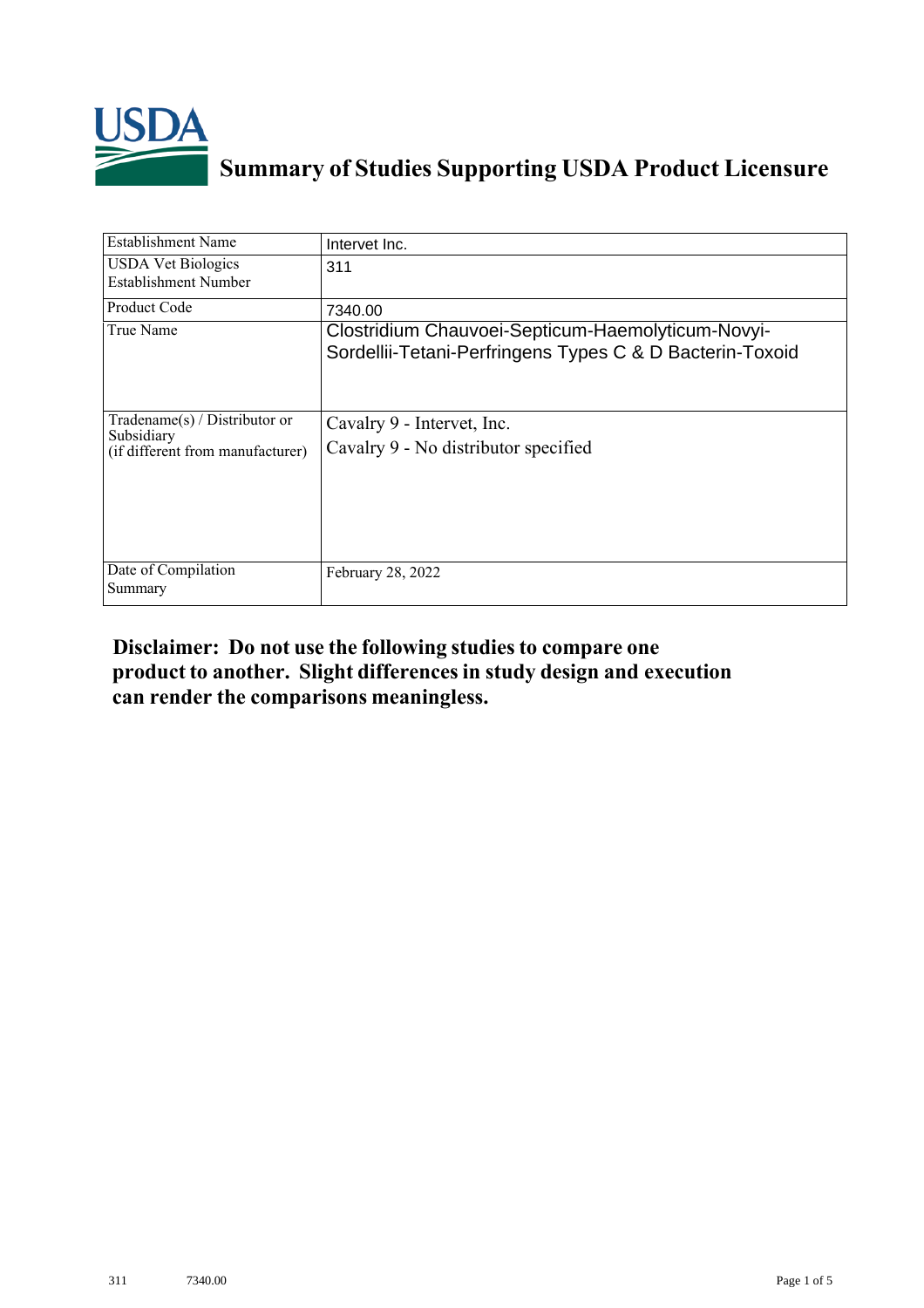| <b>Study Type</b>              | Efficacy                                                                                                                                                                                                                                                                                                                    |
|--------------------------------|-----------------------------------------------------------------------------------------------------------------------------------------------------------------------------------------------------------------------------------------------------------------------------------------------------------------------------|
| <b>Pertaining to</b>           | Clostridium chauvoei, Clostridium septicum, Clostridium                                                                                                                                                                                                                                                                     |
|                                | haemolyticum, Clostridium novyi, Clostridium sordellii,                                                                                                                                                                                                                                                                     |
|                                | Clostridium tetani, and Clostridium perfringens Types C and D                                                                                                                                                                                                                                                               |
| <b>Study Purpose</b>           | To demonstrate effectiveness against disease caused by C.                                                                                                                                                                                                                                                                   |
|                                | chauvoei, C. septicum, C. haemolyticum, by C. novyi, C.                                                                                                                                                                                                                                                                     |
|                                | sordellii, C. tetani, and C. perfringens Types C and D.                                                                                                                                                                                                                                                                     |
| <b>Product Administration</b>  | Subcutaneous                                                                                                                                                                                                                                                                                                                |
| <b>Study Animals</b>           | Bovine                                                                                                                                                                                                                                                                                                                      |
| <b>Challenge Description</b>   |                                                                                                                                                                                                                                                                                                                             |
| <b>Interval observed after</b> |                                                                                                                                                                                                                                                                                                                             |
| challenge                      |                                                                                                                                                                                                                                                                                                                             |
| <b>Results</b>                 | Study data were evaluated by USDA-APHIS prior to product<br>licensure and met regulatory standards for acceptance at the time<br>of submission. No data are published because this study was<br>submitted to USDA-APHIS prior to January 1, 2007, and APHIS<br>only requires publication of data submitted after that date. |
| <b>USDA Approval Date</b>      | October 19, 2005                                                                                                                                                                                                                                                                                                            |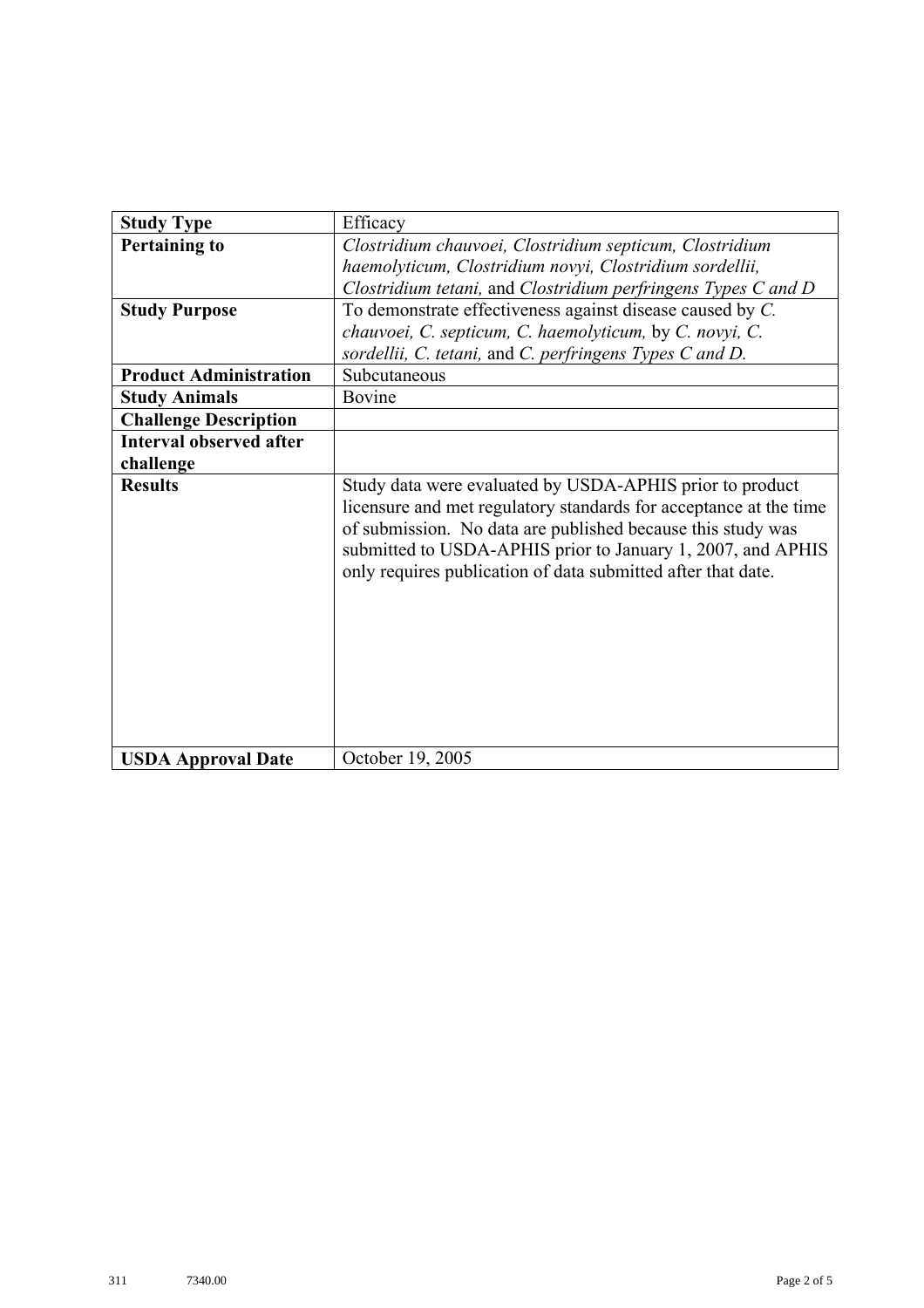| <b>Study Type</b>              | Efficacy                                                                                                                                                                                                                                                                                                                    |
|--------------------------------|-----------------------------------------------------------------------------------------------------------------------------------------------------------------------------------------------------------------------------------------------------------------------------------------------------------------------------|
| <b>Pertaining to</b>           | Clostridium perfringens Type D                                                                                                                                                                                                                                                                                              |
| <b>Study Purpose</b>           | To demonstrate effectiveness against disease caused by C.                                                                                                                                                                                                                                                                   |
|                                | <i>perfringens</i> Type D                                                                                                                                                                                                                                                                                                   |
| <b>Product Administration</b>  | Subcutaneous                                                                                                                                                                                                                                                                                                                |
| <b>Study Animals</b>           | Bovine, 6 months of age                                                                                                                                                                                                                                                                                                     |
| <b>Challenge Description</b>   |                                                                                                                                                                                                                                                                                                                             |
| <b>Interval observed after</b> | Three (3) administrations, 21 days apart                                                                                                                                                                                                                                                                                    |
| challenge                      |                                                                                                                                                                                                                                                                                                                             |
| <b>Results</b>                 | Study data were evaluated by USDA-APHIS prior to product<br>licensure and met regulatory standards for acceptance at the time<br>of submission. No data are published because this study was<br>submitted to USDA-APHIS prior to January 1, 2007, and APHIS<br>only requires publication of data submitted after that date. |
| <b>USDA Approval Date</b>      | November 25, 2005                                                                                                                                                                                                                                                                                                           |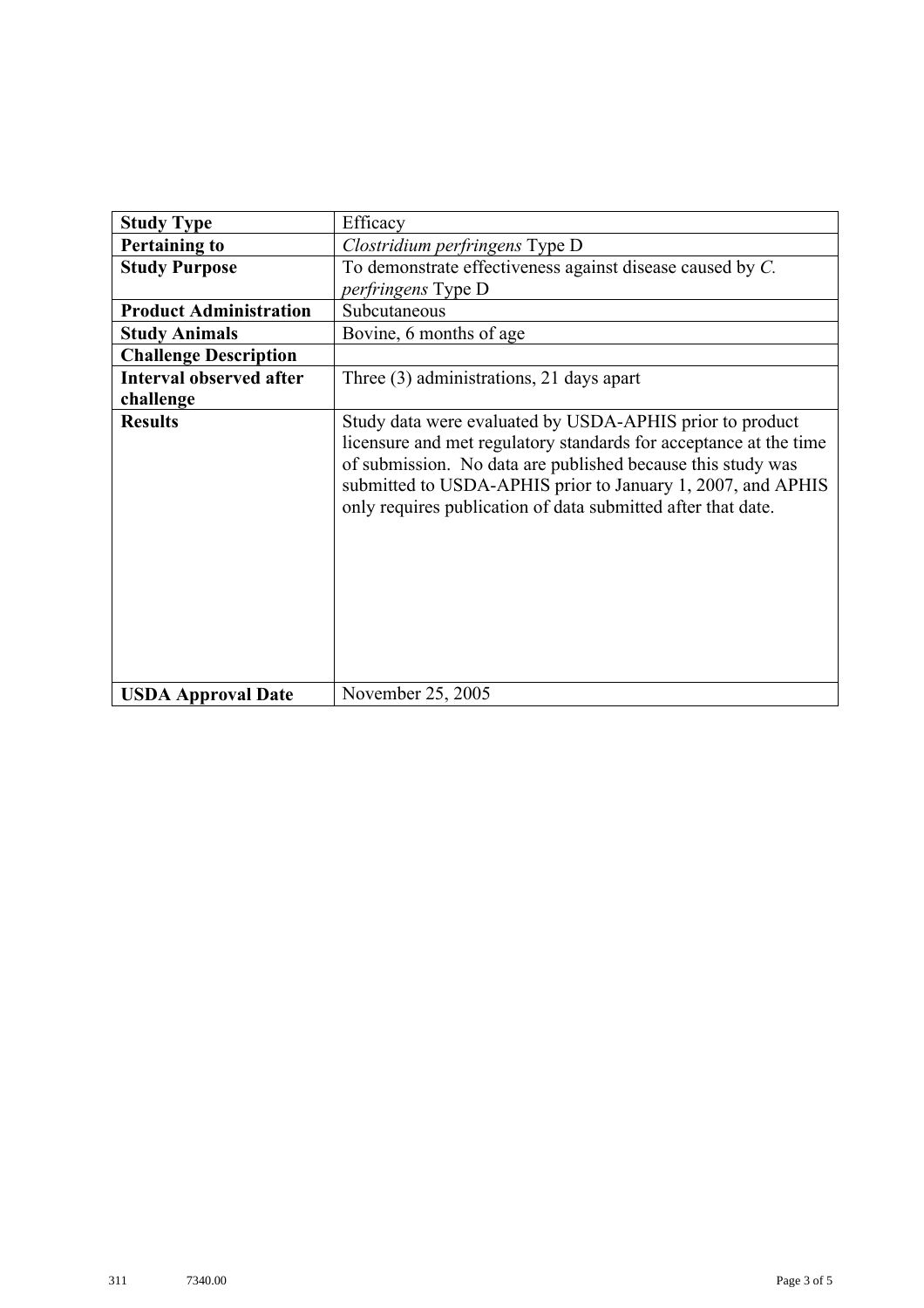| <b>Study Type</b>              | Efficacy                                                                                                                                                                                                                                                                                                                    |
|--------------------------------|-----------------------------------------------------------------------------------------------------------------------------------------------------------------------------------------------------------------------------------------------------------------------------------------------------------------------------|
| <b>Pertaining to</b>           | Clostridium perfringens Type D                                                                                                                                                                                                                                                                                              |
| <b>Study Purpose</b>           | To demonstrate effectiveness against disease caused by C.                                                                                                                                                                                                                                                                   |
|                                | <i>perfringens</i> Type D                                                                                                                                                                                                                                                                                                   |
| <b>Product Administration</b>  | Subcutaneous                                                                                                                                                                                                                                                                                                                |
| <b>Study Animals</b>           | Bovine, 3 months of age                                                                                                                                                                                                                                                                                                     |
| <b>Challenge Description</b>   |                                                                                                                                                                                                                                                                                                                             |
| <b>Interval observed after</b> | Three (3) administrations, 21 days apart                                                                                                                                                                                                                                                                                    |
| challenge                      |                                                                                                                                                                                                                                                                                                                             |
| <b>Results</b>                 | Study data were evaluated by USDA-APHIS prior to product<br>licensure and met regulatory standards for acceptance at the time<br>of submission. No data are published because this study was<br>submitted to USDA-APHIS prior to January 1, 2007, and APHIS<br>only requires publication of data submitted after that date. |
| <b>USDA Approval Date</b>      | October 19, 2005                                                                                                                                                                                                                                                                                                            |